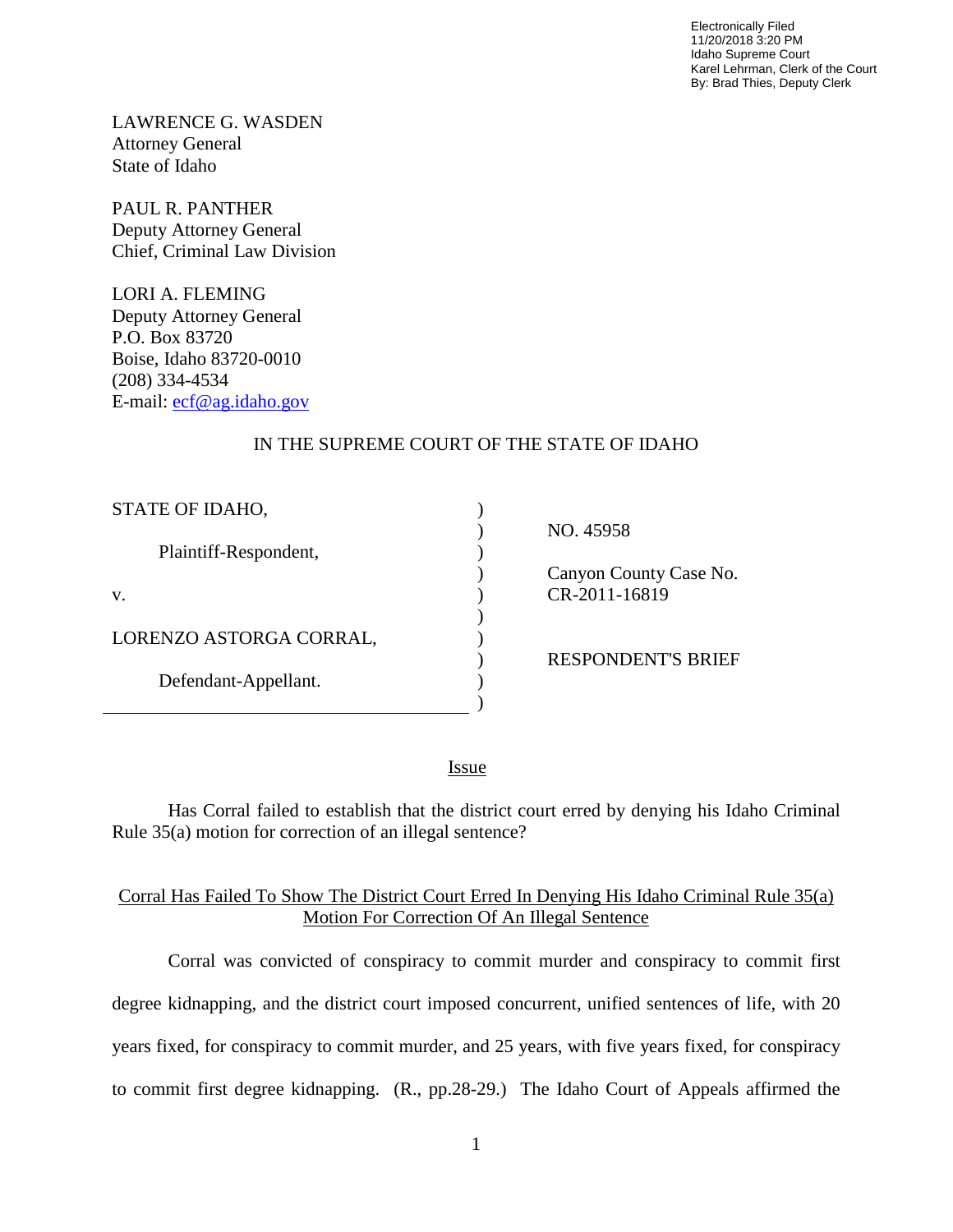judgment and sentences, as well as the district court's order denying Corral's I.C.R. 35 motion for reduction of sentences. (R., pp.28-30.)

In 2018, Corral filed an I.C.R. 35(a) "Motion For Correction Of Illegal Sentencing By Means Of Violations Of Sentencing Procedure And PSI Consideration," which the district court denied. (R., pp.97-101, 152-57.) Corral filed a notice of appeal, timely from the district court's order denying his Rule 35(a) motion. (R., pp.162-65.)

 Mindful of controlling precedent and "the fact that Mr. Corral's motion involved questions of fact surrounding the manner the sentence was imposed," Corral nevertheless argues on appeal that the district court erred by denying his motion for correction of his sentence because, according to Corral, "he was not informed that he could refuse to participate in the PSI and would not have participated had he been properly informed and he asserts that this made the sentencing process fundamentally unfair." (Appellant's brief, pp.2-3.) Corral has failed to show error in the denial of his I.C.R. 35(a) motion.

Pursuant to Idaho Criminal Rule 35(a), a district court may correct a sentence that is "illegal from the face of the record at any time." In State v. Clements, 148 Idaho 82, 87, 218 P.3d 1143, 1148 (2009), the Idaho Supreme Court held that "the interpretation of 'illegal sentence' under Rule 35 is limited to sentences that are illegal from the face of the record, i.e., those sentences that do not involve significant questions of fact nor an evidentiary hearing to determine their illegality." An illegal sentence under Rule 35 is one in excess of a statutory provision or otherwise contrary to applicable law. State v. Alsanea, 138 Idaho 733, 745, 69 P.3d 153, 165 (Ct. App. 2003). Rule 35 "cannot be used as the procedural mechanism to attack the validity of the underlying conviction." State v. McDonald, 130 Idaho 963, 965, 950 P.2d 1302, 1304 (Ct. App. 1997).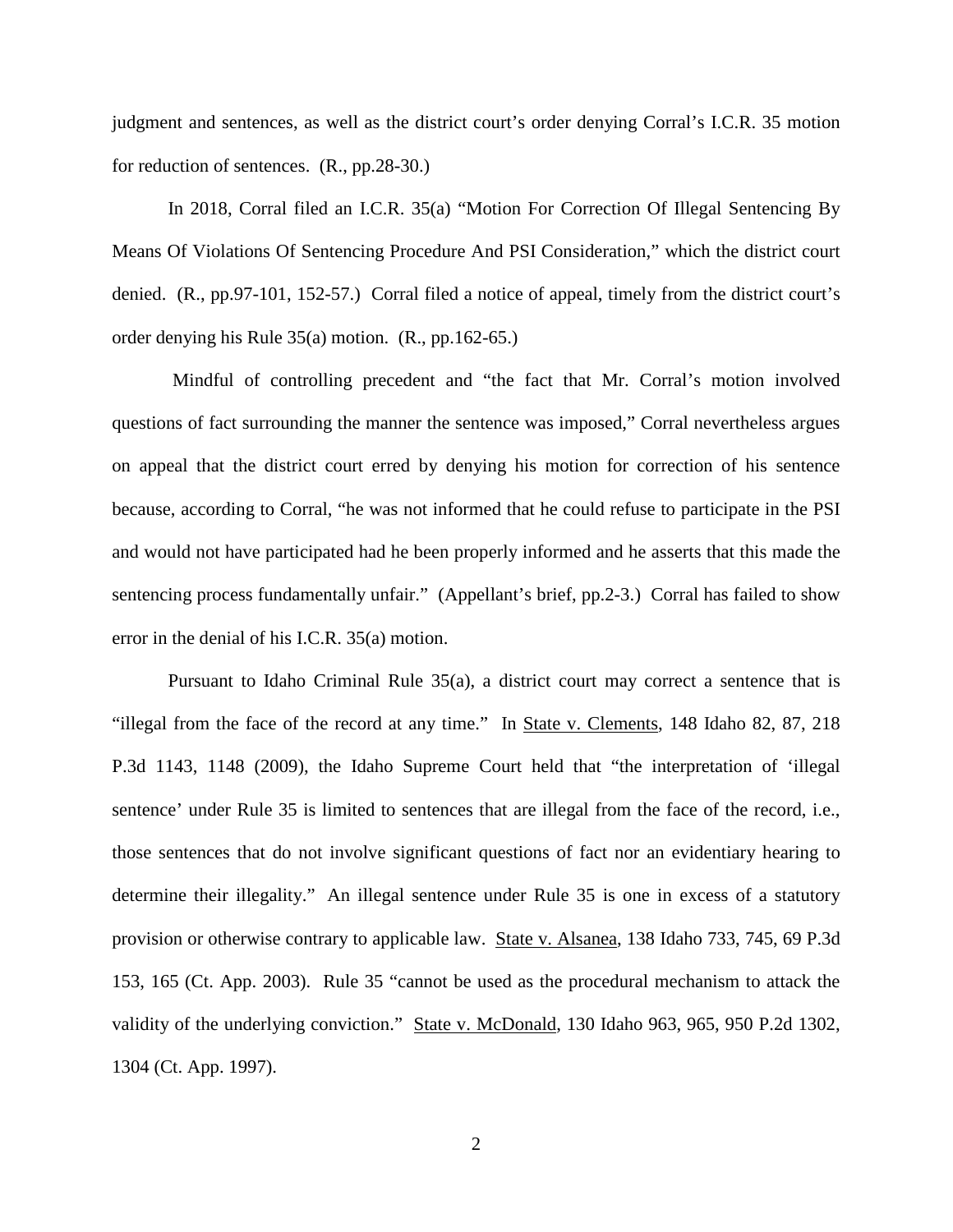Corral's claim that the district court erred by denying his motion for correction of an illegal sentence is without merit. As noted by the district court in its order denying Corral's Rule 35(a) motion, and as acknowledged by Corral on appeal, "Corral's motion challenge[d] the manner in which his sentence was imposed, not whether the sentence was authorized by law." (R., p.155.) Moreover, to the extent Corral's motion rested on his assertion that he received ineffective assistance of counsel in the sentencing process, such claim was outside the scope of a Rule 35(a) motion. See, e.g., State v. Wolfe, 158 Idaho 55, 65, 343 P.3d 497, 507 (2015) ("Rule 35's purpose is to allow courts to correct illegal sentences, *not* to reexamine errors occurring at trial or before the imposition of the sentence." (emphasis original)). Because Corral's Rule 35(a) motion failed as a matter of law, he has failed to show the district court erred by denying it.

## Conclusion

The state respectfully requests this Court to affirm the district court's order denying Corral's Rule 35(a) motion for correction of an illegal sentence.

DATED this 20th day of November, 2018.

 $/s$ /\_Lori A. Fleming LORI A. FLEMING Deputy Attorney General

 ALICIA HYMAS Paralegal